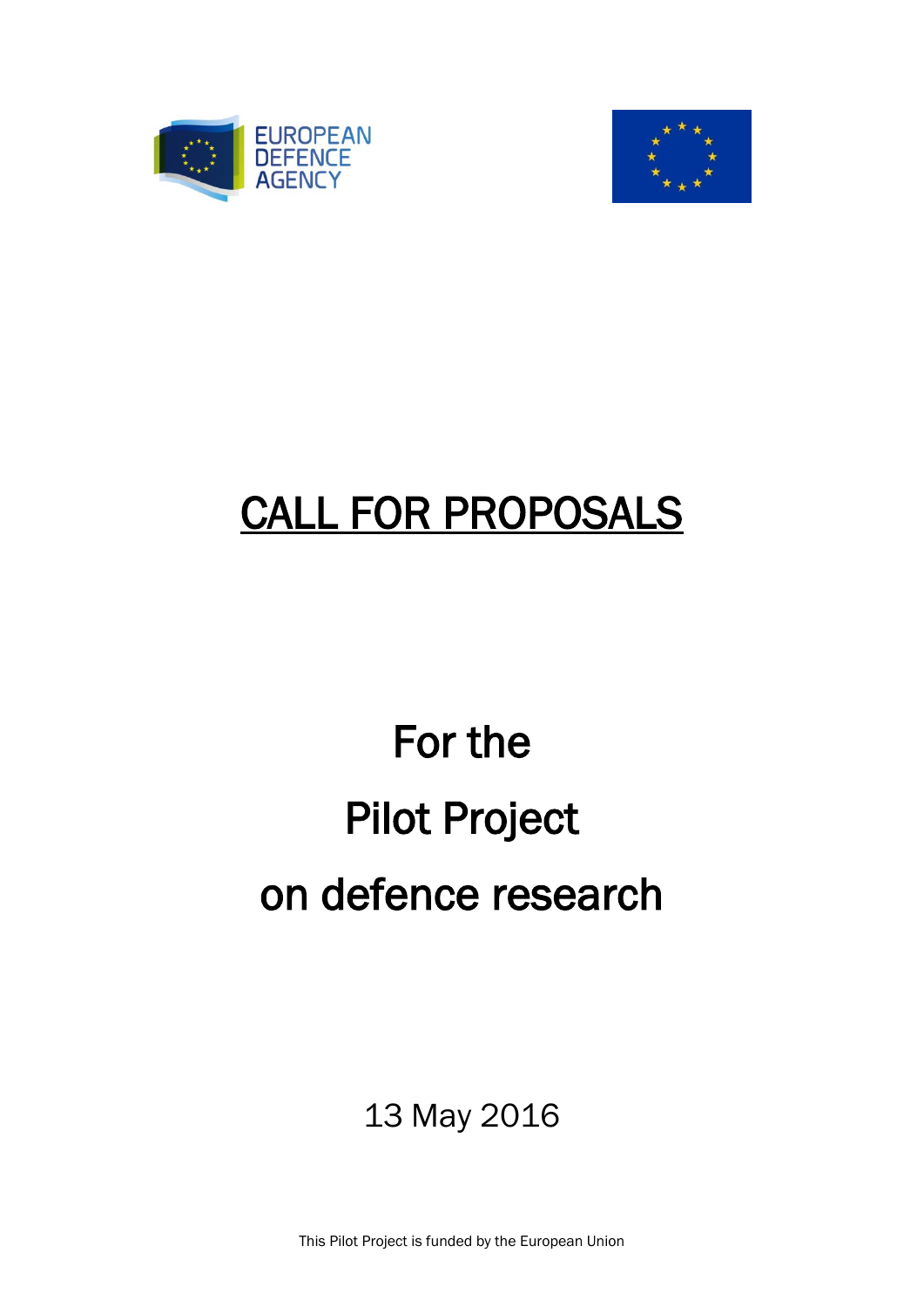# I. Introduction

### I.1 Overview and summary

The objective of the present call for proposals is to award grant agreements within the scope of the Pilot Project (PP) for research in the field of Defence1, in particular (1) two technological development projects in the area of defence and (2) one research and development project linked to certification for military and civil uses.

The aim is to develop a proposal that: (1) fosters research cooperation between defence research actors in European Union Member States, (2) strengthens the defence industry's competitiveness and (3) raises the level of defence technological and industrial capacity for the armed forces.

The aforementioned Pilot Project has been launched in 2015. The Pilot Project runs from 1 December 2015 until 1 December 2018.

The project that will be selected and ranked first on the list will be awarded a grant agreement to be signed by end of December 2016 at the latest. The grant agreement will be signed by EDA and the leader of the consortium. Project duration shall not exceed 18 months and, in any case, shall be completed by 30 November 2018 at the latest.

Section 1.2 explains the context into which it was developed and Section II details the work-plan.

This Pilot Project Work-plan sets out the funding opportunity, describes the overall objective, the specific challenge of the three research activities and the expected impact to be achieved. This work-plan has two topics allowing participants to propose innovative solutions, and one topic that regards certification/standardisation related to existing completed or parallel collaborative research and technology projects within the European Defence Agency (hereafter also referred to as "EDA") context. Both should contribute to the competitiveness of the European Defence Technological and Industrial Base.

# I.2 Context

Research in defence related technologies is a critical area for the development of the European Defence Technological and Industrial Base and the strength and strategic autonomy of the EU Member States Armed Forces. The European Commission, in agreement with the European Council2, will launch a Preparatory Action on Defence research, as foreseen in the Commission's 2013 Communication on the defence and security sector and the 2014 implementation roadmap<sup>3</sup>, which will start in 2017 and last for tree years, in order to test and prepare the ground for a possible Defence research programme in the next Multiannual Financial Framework. The Pilot Project, has been introduced by the European Parliament in the EU budget (2015 and 2016), with the aim to test the conditions for Defence research in the EU framework and pave the

**<sup>.</sup>** <sup>1</sup> EU Budget 2015 – Section III - Item 02 04 77 02 — Pilot project — CSDP research <http://eur-lex.europa.eu/budget/data/General/2015/en/SEC03.pdf>

<sup>2</sup> European Council Conclusions 18-19 December 2013 [https://www.consilium.europa.eu/uedocs/cms\\_Data/docs/pressdata/en/ec/140245.pdf,](https://www.consilium.europa.eu/uedocs/cms_Data/docs/pressdata/en/ec/140245.pdf) European Council Conclusions 25-26 June 2015 <http://www.consilium.europa.eu/en/press/press-releases/2015/06/26-euco-conclusions>

<sup>3</sup> <http://eur-lex.europa.eu/legal-content/EN/TXT/?uri=CELEX:52014DC0387>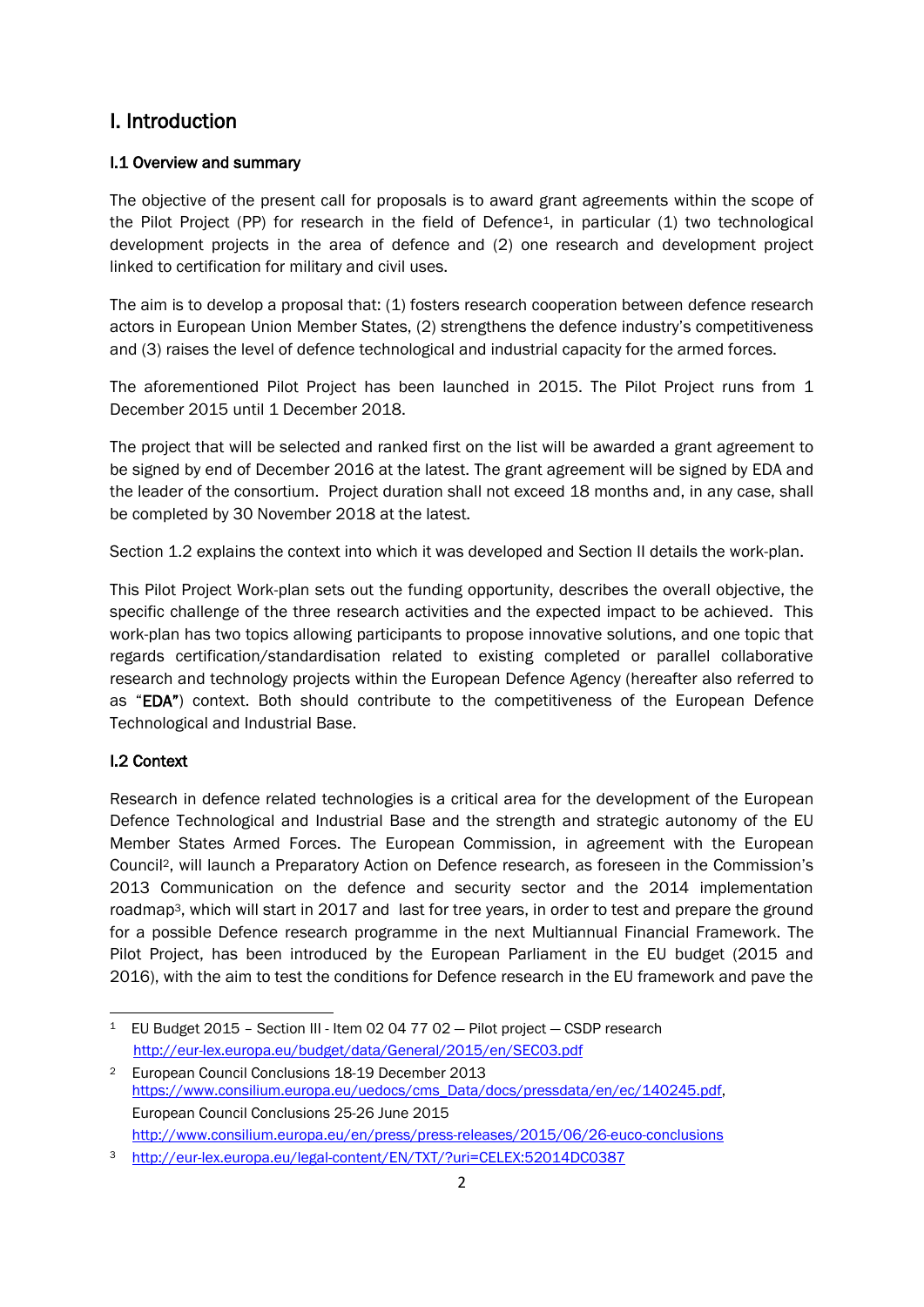way for the planned Preparatory Action on Defence Research. The Pilot Project has been entrusted to EDA by the European Commission through a Delegation Agreement. As a result, EDA is responsible for the execution and management of the projects. The call for proposals, the submission of proposals, the evaluation and the awarding of the grant agreement will be organised and coordinated by EDA.

#### I.3 Complementarity with other Union and Member States' research programmes

While the present Pilot Project and its Work Plan tests the possibility of conducting cooperative defence research through the use of EU Budget, it is not part of any of the Union, including EDA, and/or Member States' R&I and/or R&T existing programmes. Whilst it is to be considered as a 'stand-alone project', the expected content to be delivered through the funded activities needs to be relevant for defence and ongoing activities in Europe's defence sector.

#### I.4 Key websites

All information relating to the present call for proposal can be found on the EDA Procurement Gateway website: [http://www.eda.europa.eu/procurement-gateway.](http://www.eda.europa.eu/procurement-gateway)

Information on the Pilot Project, is available at the following website:

EU Budget 2015 – Section III - Item 02 04 77 02 — Pilot project — CSDP research,

<http://eur-lex.europa.eu/budget/data/General/2015/en/SEC03.pdf>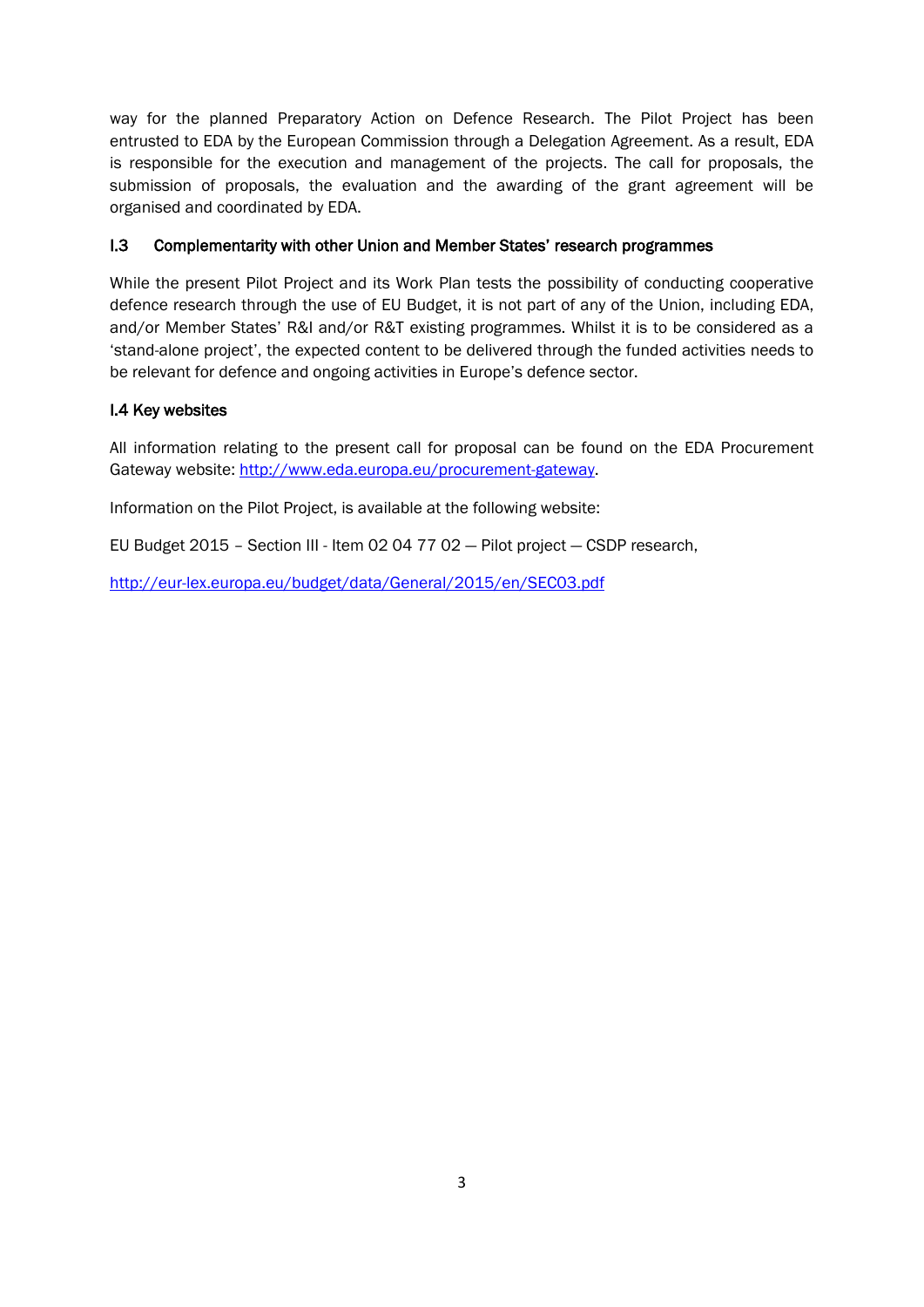# II. Work-Plan of the Pilot Project

The following call has the objective to request proposals to address the following three topics:

#### II. 1 PP-15-INR-01: Unmanned Heterogeneous Swarm of Sensor Platforms

Specific Challenge: The project should demonstrate, through a live experimentation, that typical military missions and tasks can be performed in exemplary scenarios by an unmanned heterogeneous swarm system of systems (further referred to as "the system"), using emerging enabling technologies.

Future military actions will have to cover wider areas than today, with increasing complexity, spectrum of risk, and a semi-permanent or "24/7" requirement. Demand of increased system robustness and resilience will be constrained by limited resources. Human actors will need support by autonomous systems, and single multi-functional platforms will have to be replaced or incorporated in shared networks of smaller devices with limited functionality (sensors, effectors, and interfaces), managed in a cooperative and automated manner, and sometimes connected to external ("civilian") networks.

Scope: The proposal should consider typical military tasks such as Intelligence, Surveillance, Potential targets proposals, Reconnaissance, object/area protection, counter-Improvised Explosive Devices, Command and Control and Combat Search and Rescue. All other military tasks, except for purely offensive tasks, are possible.

In this respect, scenarios may depict the nature of future missions, and, support the proof of concept, reflect different typical challenges for the system, be it in space, time, quantity or quality. This may be complemented by a benchmarking scheme.

Characteristics of system performance include efficient resource sharing, automated reconfiguration, dynamic re-tasking, robust mode, graceful degradation.

The system may be based on an open architecture, documented in relevant (operational, technical) views of the NATO Architecture Framework (NAF) Version 3. The system architecture may follow an Enterprise Architecture and include both System Management Architecture and Cyber Security Architecture. The architecture should take common standards into account wherever appropriate or propose their development wherever necessary. Special attention should be given to Information Exchange Requirements (including external networks) and interface documentation.

The system should host a wide variety of piloted and autonomous swarm elements, such as unmanned air/ground/naval platforms, steerable mast, remote-controlled turrets, satellites, attended/unattended optical/acoustic/radio frequency sensors, protective devices (laser, jammer, smoke generators etc.), infrastructures, soldiers.

The proposal may consider the following technologies:

- Internet of Things
- Big Data
- High level command architecture and management for heterogeneous swarms of devices
- Intelligent sharing of available functionalities/capabilities (e.g. by priority)
- System (auto-)monitoring /degraded modes management
- Availability issues, Re-configurability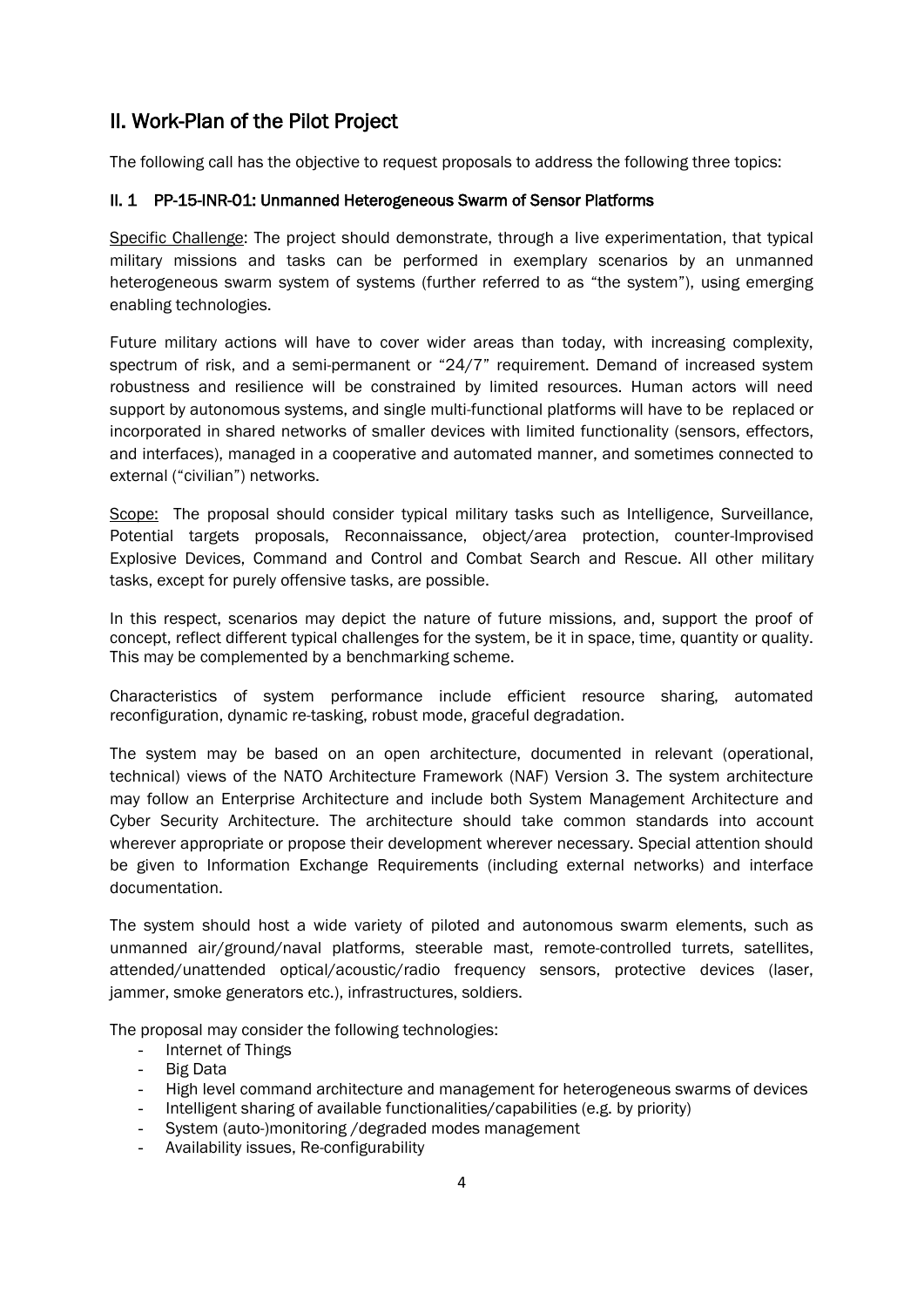- Artificial Intelligence/decision tree/data farming
- Cyber defence
- Data fusion, multi-modal acquisition
- Machine-machine communication
- Ad-hoc networking

While the proposal shall avoid duplication with work performed in civil research programmes (FP7, Horizon 2020) or Defence research programmes within the Union, it shall also identify and, as far as possible, seek complementarity and synergies with such projects. On-going and planned projects can be identified by literature research on the European Commission and EDA website.

The work has to be planned over a period of 12 months.

#### Indicative budget: 434.625€

Expected output: The project is expected to deliver a first level description and specification of future autonomous swarm systems, and foster the convergence of related existing and planned research efforts. The open architecture approach will stimulate further innovation in platforms and devices, with an impact on military products, technologies and systems. The expected disruptive effect is expected to influence the military doctrine (tactics, techniques and procedures) for future missions.

Technology/System Readiness level (TRL/SRL): The project shall aim at low to mid SRL (2-4), taking into account a TRL for basic technologies to integrate between 2 and 6.

One project will be selected for funding. The *Rules for Participation* are detailed in Annex 1. Further requirements are found in Annex 2 and the *Procedure for the submission to the Call* is in Annex 3.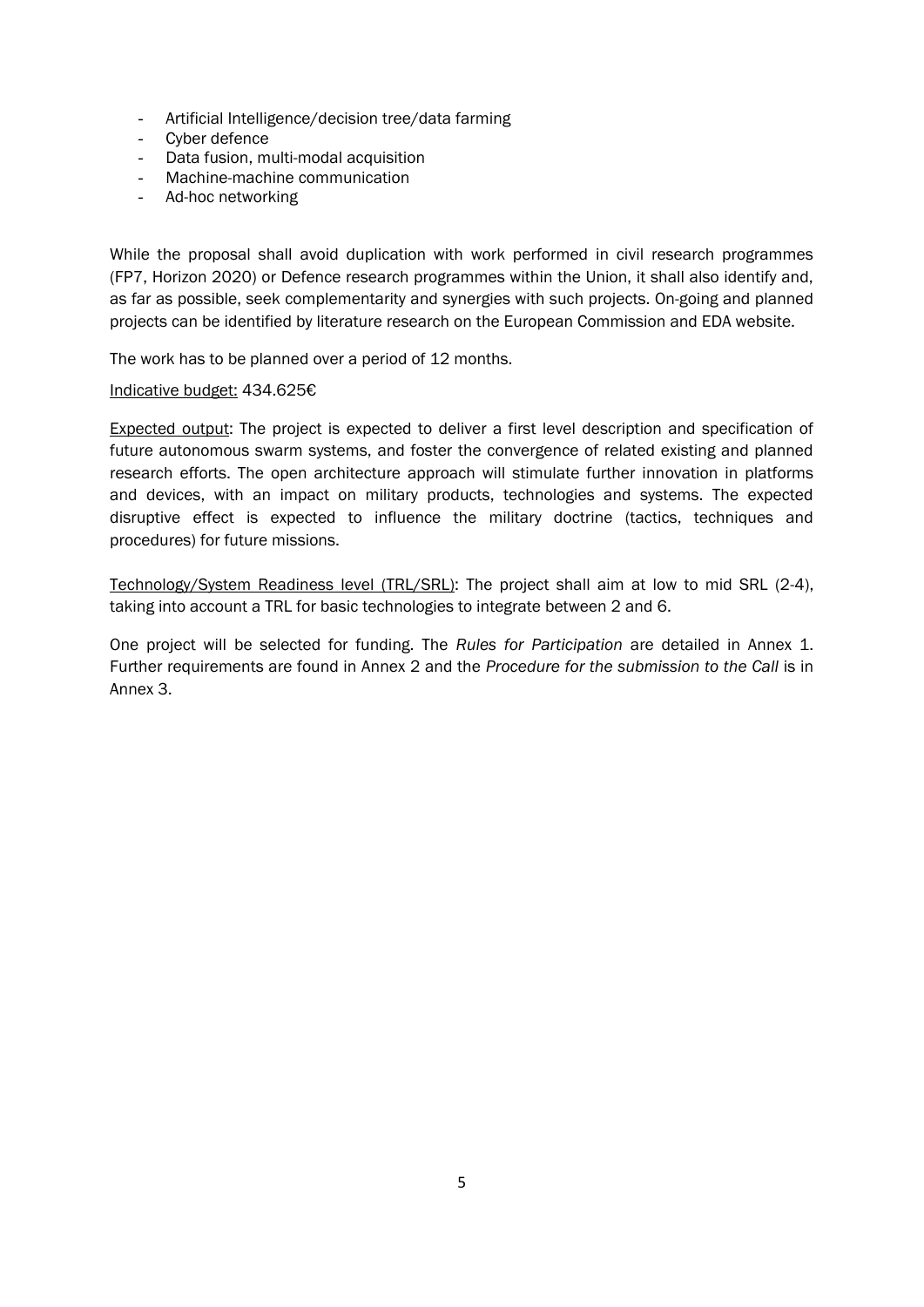#### II.2 PP-15-INR-02: Inside Building Awareness and Navigation for Urban Warfare

Specific Challenge: One of the main challenges in Urban Warfare in the realm of Force Protection is related to the capability of the dismounted soldier to enter into buildings or constructions when needed and the way to move or navigate inside. Operations entailing entering into buildings are of maximum risk for the life of the soldiers, given the lack of information and the unawareness about the opposite forces that can be hidden behind the walls. Additional information about noncombatants obtained through non-cooperative means would help to complete the picture for mission planning. Innovative technologies in the Situation Awareness domain have not been extensively explored for the direct use of the soldiers on the field when performing these engagement operations. One such case is the use of radar to allow inside building awareness and navigation as an aid to decision making and support to tactical operations. The use of these techniques can be supported as well by a new innovative concept that will be referred here as Mobile Miniaturized Ground-Air Network of Sensors (M2GANS). We can consider these as small sensors which have mobility and can change position to provide a better coverage and improved performance. When entering into buildings in the Urban Warfare domain the addition of information from these networks of heterogeneous sensors can permit the knowledge of the existence of hostile forces inside the building and the critical paths to follow to navigate indoors.

Scope: The project has to provide a proof of concept of an innovative system providing a new solution to the capability of inside building awareness giving support to indoor navigation. It will analyse the possibilities that new technologies and pioneering concepts provide to this aim. It should consider two main aspects:

- a) On one side and to be used basically from the exterior of the building, it has to study the application of outdoor multistatic radiofrequency sensors at the optimum frequency to penetrate inside and including antennas matched to this purpose. Magnetic, acoustic or sensors of other kind may be used as well for this purpose. This multistatic character implies several techniques like sensor networks synchronization, sensor interchange of information, innovative waveforms providing enhance resolution together with signal processing algorithms taking advantage an mitigating the effects of multipath. Multiple input – Multiple output (MIMO) related techniques should be considered as well as candidate, given they could provide the required functionality but the implications of its application have to be determined as they affect the size, weight, power and cost (SWAP-C) and complexity of the system.
- b) The system should provide the means to introduce miniaturized sensors into the building to enhance the performance of the outdoors system. Here is where the mobile sensors have to move to locate themselves in different places to enhance the information gathered by the outdoors sensors located in the exterior of the construction. Through effective and, if possible, simple means, the sensors have to displace to find optimum configurations that provide the system resolution enhancement needed. The addition of magnetic, optronics or acoustic sensors has to be analysed and the optimum mix of heterogeneous sensors discussed in order to allow the strongest synergies.

In order to allow for a future effective use of this system concept it is needed to portray the application scenarios and the theatre of operations characteristics that such system should cover. The proposed solution should be easily portable, of friendly use taking into account the human factor perspective. It should be highly reliable and looking for a low cost implementation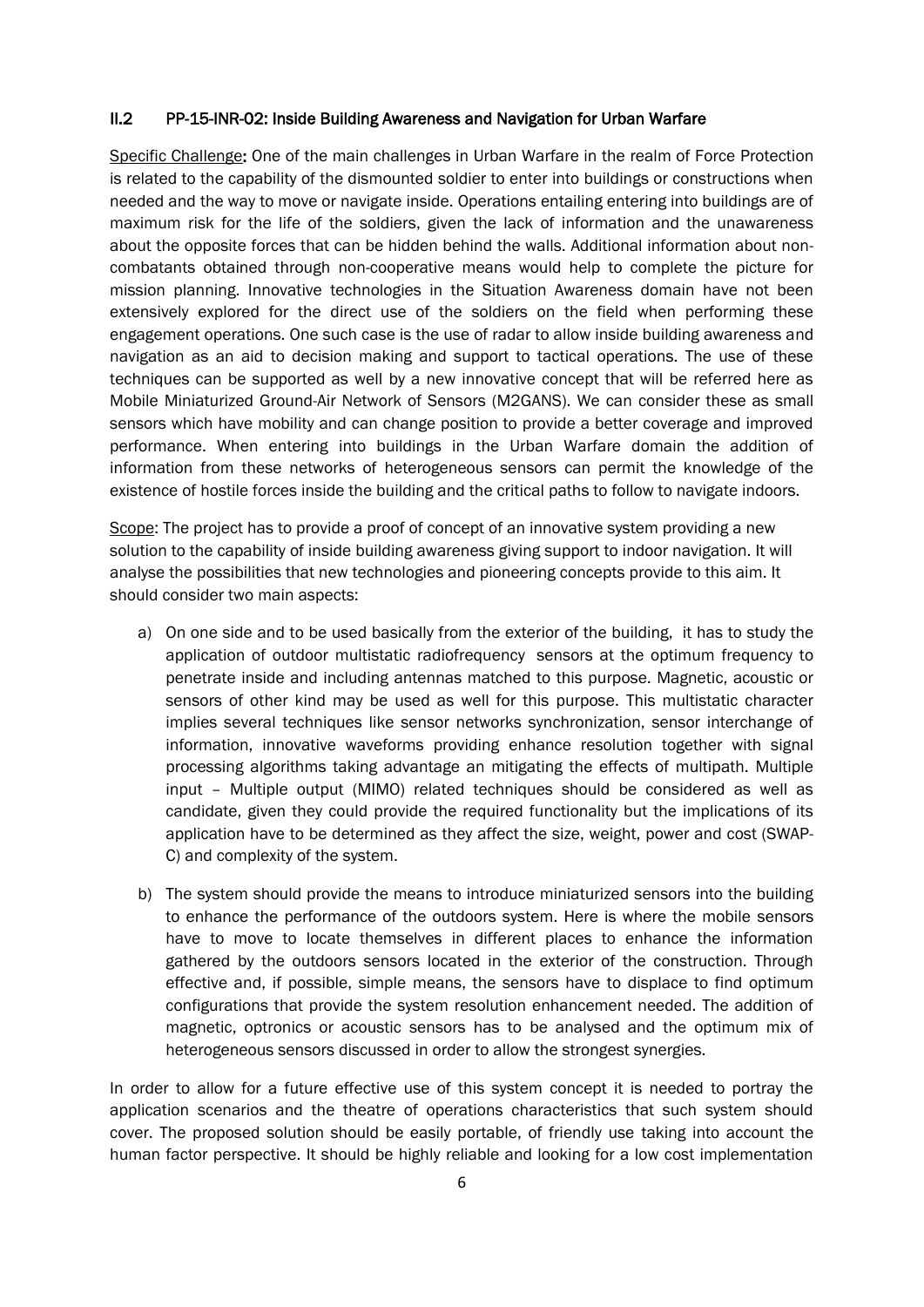that makes it affordable for a generalized army use. The alignment to open architectures and standards for the sensor networking should be taken into account. Miniaturization is an important factor to be considered and the use of COTS preferential where possible.

The work has to be planned over a period of 12 months.

Indicative budget: 475.000€, subject to availability of funds

Expected output: The result of this project has to be the definition, instantiation and demonstration of a system concept aimed to provide inside building awareness and support to indoor navigation for the military to increase force protection. Through this affordable and easily deployed system the military forces of EU Member States will have advantage in the engagement in urban warfare when entering into buildings and constructions.

Technology Readiness Level (TRL): The project shall aim at different TRL levels given the different technologies involved, ranging from low to mid TRL (1-5) in order to provide a common TRL 4 underpinning the system.

One project will be selected for funding. The *Rules for Participation* are detailed in Annex 1. Further requirements are found in Annex 2 and the *Procedure for the submission to the Call* is in Annex 3.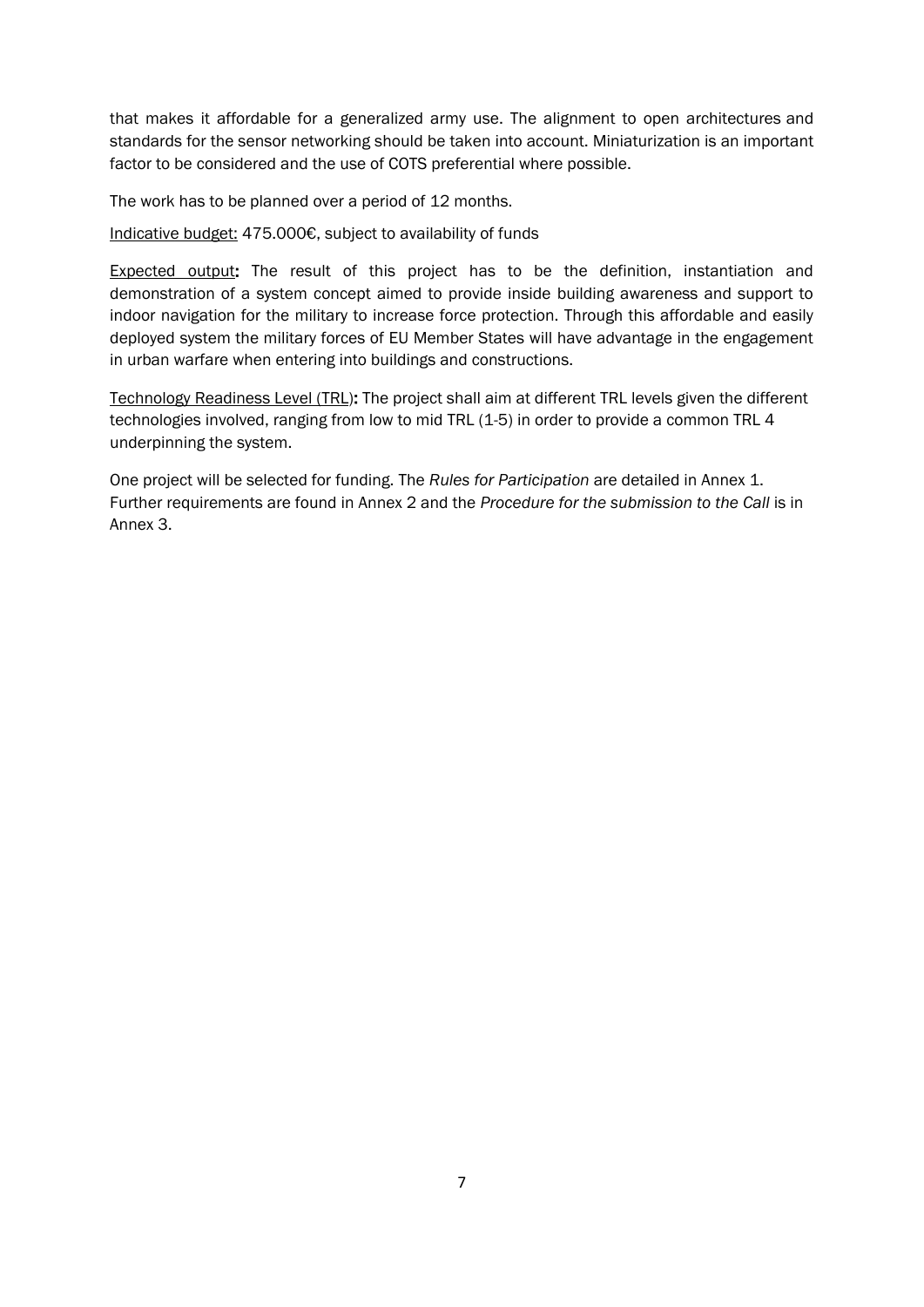### II.3 PP-15-STAN-CERT-01: Standardisation of Remotely Piloted Aircraft System (RPAS) Detect and Avoid (DAA)

Specific Challenge: Military have been using Remotely Piloted Aircraft Systems (RPAS) during the last decades and they will probably be the first RPAS operator requesting access to nonsegregated air space in Europe once the regulation for these operations is in place. The Detect and Avoid technology is a key element in this regulation and there is a strong need to have a certifiable solution available for military applications that could benefit in the end civil applications.

The project should support the standardisation of Detect and Avoid functionality for RPAS on the basis of technological solutions developped by completed or on-going collaborative research and technology projects. The aim of these standardisation activities is to provide the technical grounds for the development of the abovementioned regulation and the certification of this technology.

Scope: The project shall address specific standardisation activities for a performant and affordable detect and avoid function usable on-board Remotely Piloted Aircraft. The project shall cover one or several topics from the following list:

- o Development of standard specifications for cooperative and/or non-cooperative sensor suites;
- $\circ$  Development of standard specifications for sensor data integration (data fusion...) function;
- o Development of standard specifications for RPAS self-separation function;
- $\circ$  Development of standard specifications for the Collision Avoidance function:
- $\circ$  Development of standard specifications for the human interface related to the Detect and Avoid function (including self-separation and collision avoidance).

Prioritization in the above list should be made based on the results of research projects undertaken on detect and avoid like EDA's ad-hoc MIDCAS project.

For the different technical points addressed, the production of draft standard specifications up to the level of MOPS (Minimum Operational Performance Standards) has to be considered. It is important that the output of the project is consistent with the standardisation processes currently implemented at the European level in the aeronautical domain, in particular EUROCAE WG73.

The project shall focus on European detect and avoid technical solutions and be consistent and complementary with on-going European activities in this field. The involvement of European authorities working on RPAS regulations, in particular EASA, should be ensured.

The work has to be planned over a period of 18 months.

#### Indicative budget: 434.625€

Expected output: This project is expected to support the widespread use of both civil and military Remotely Piloted Aircraft Systems (RPAS) in non-segregated airspace in Europe. The regulatory framework to enable these operations is currently being produced and the Detect and Avoid functionality is one of its key requirements. The project will contribute to set the European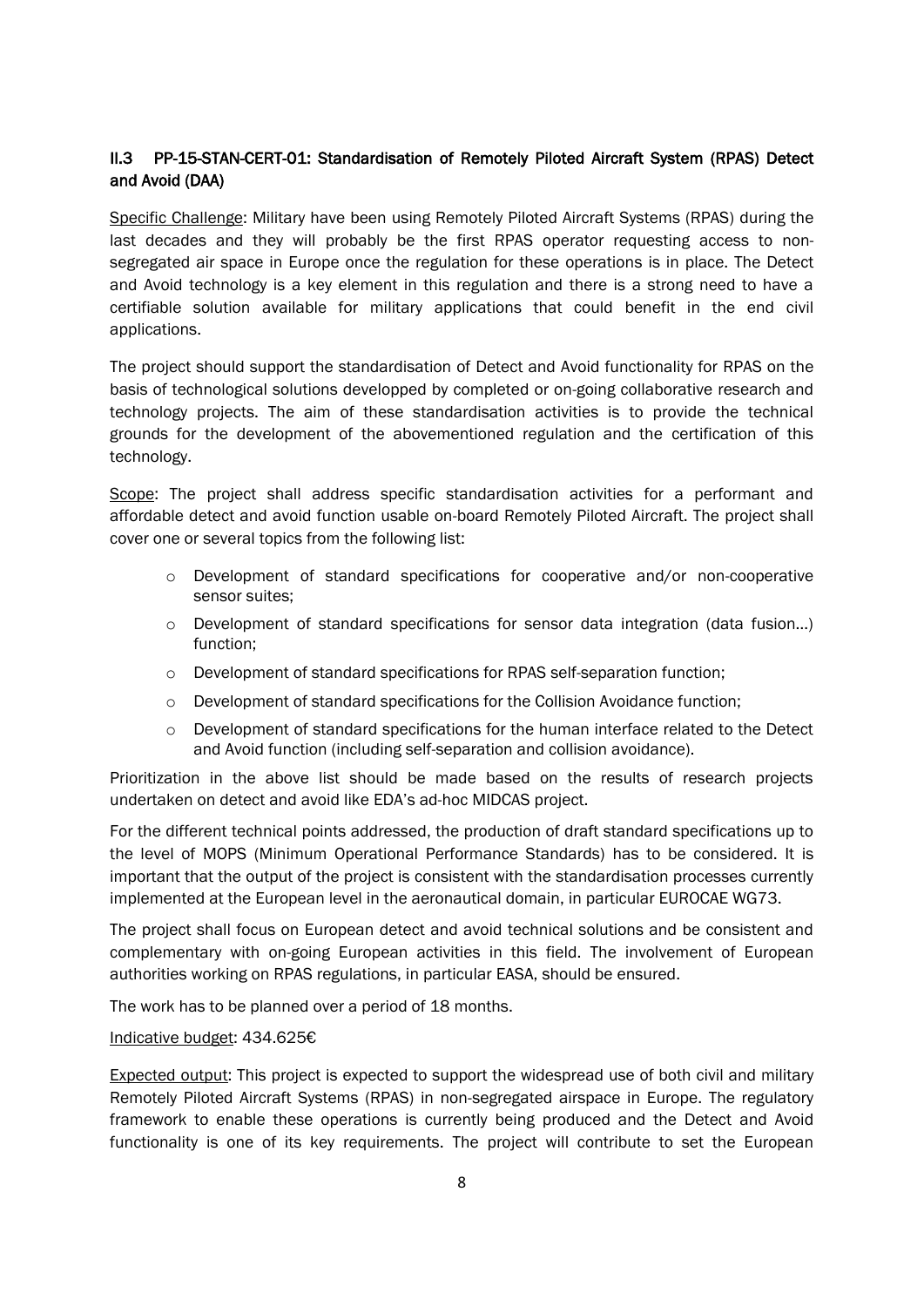standards that will provide the technical grounds for the certification of the Detect and Avoid technology in the frame of this regulation.

TRL: The project shall aim at mid to high Technology Readiness Levels TRL5-8

One project will be selected for funding. The *Rules for Participation* are detailed in Annex 1. Further requirements are found in Annex 2 and *the Procedure for the submission to the Call* is in Annex 3.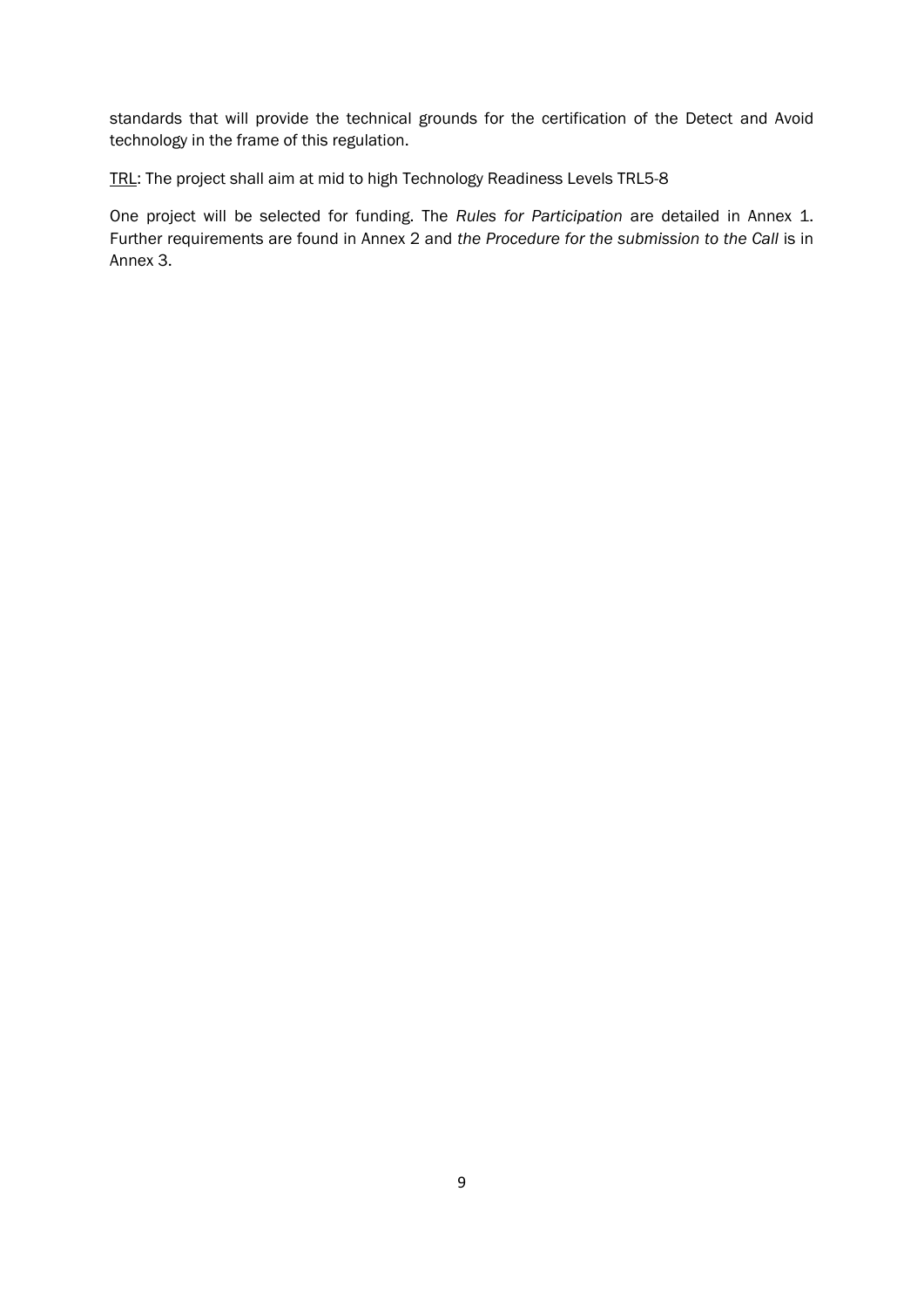# III. Overview of Budget

| <b>Topics</b>      | 2015 EU Budget | 2016 EU Budget           | Deadlines for       |
|--------------------|----------------|--------------------------|---------------------|
|                    |                |                          | Submission          |
|                    |                | (subject to availability |                     |
|                    |                | of funds)                |                     |
|                    |                |                          |                     |
|                    | 869.250        |                          |                     |
|                    |                |                          |                     |
| PP-15-INR-01       | 434.625        |                          | 23 June 2016, 17.00 |
|                    |                |                          |                     |
| PP-15-INR-02       |                | 475.000                  | 23 June 2016, 17.00 |
|                    |                |                          |                     |
| PP-15-STAN-CERT-01 | 434.625        |                          | 23 June 2016, 17.00 |
|                    |                |                          |                     |

The table indicates the maximum rates of Union financial contribution for the project

| Maximum reimbursement rates of<br>actual eligible costs | <b>EU Funding</b>                                      |
|---------------------------------------------------------|--------------------------------------------------------|
| <b>Direct Costs</b>                                     | 100% of eligible costs <sup>4</sup>                    |
| <b>Indirect Costs</b>                                   | flat rate of 25% of direct eligible costs <sup>5</sup> |

Eligibility costs are defined in Article II.20 of the draft Grant Agreement. With particular regard to VAT, VAT paid by beneficiaries of grants awarded following this call for proposals is eligible except:

- − deductible VAT (VAT paid by the beneficiary for the implementation of taxed activities or exempt activities with right of deduction);
- − VAT paid for the implementation of activities engaged in as a public authority by the beneficiary where it is a Member State, regional or local government authority of a Member State or another body governed by public law of a Member State. Considering that beneficiaries that are public bodies of Member States are expected to carry out activities as public authorities (to exercise prerogatives of public powers), VAT paid by beneficiaries that are public bodies established in Member States is, in principle, ineligible.

<sup>1</sup> <sup>4</sup> As defined in Article II.20 of the Draft Grant Agreement

<sup>5</sup> As defined in Article II.20 of the Draft Grant Agreement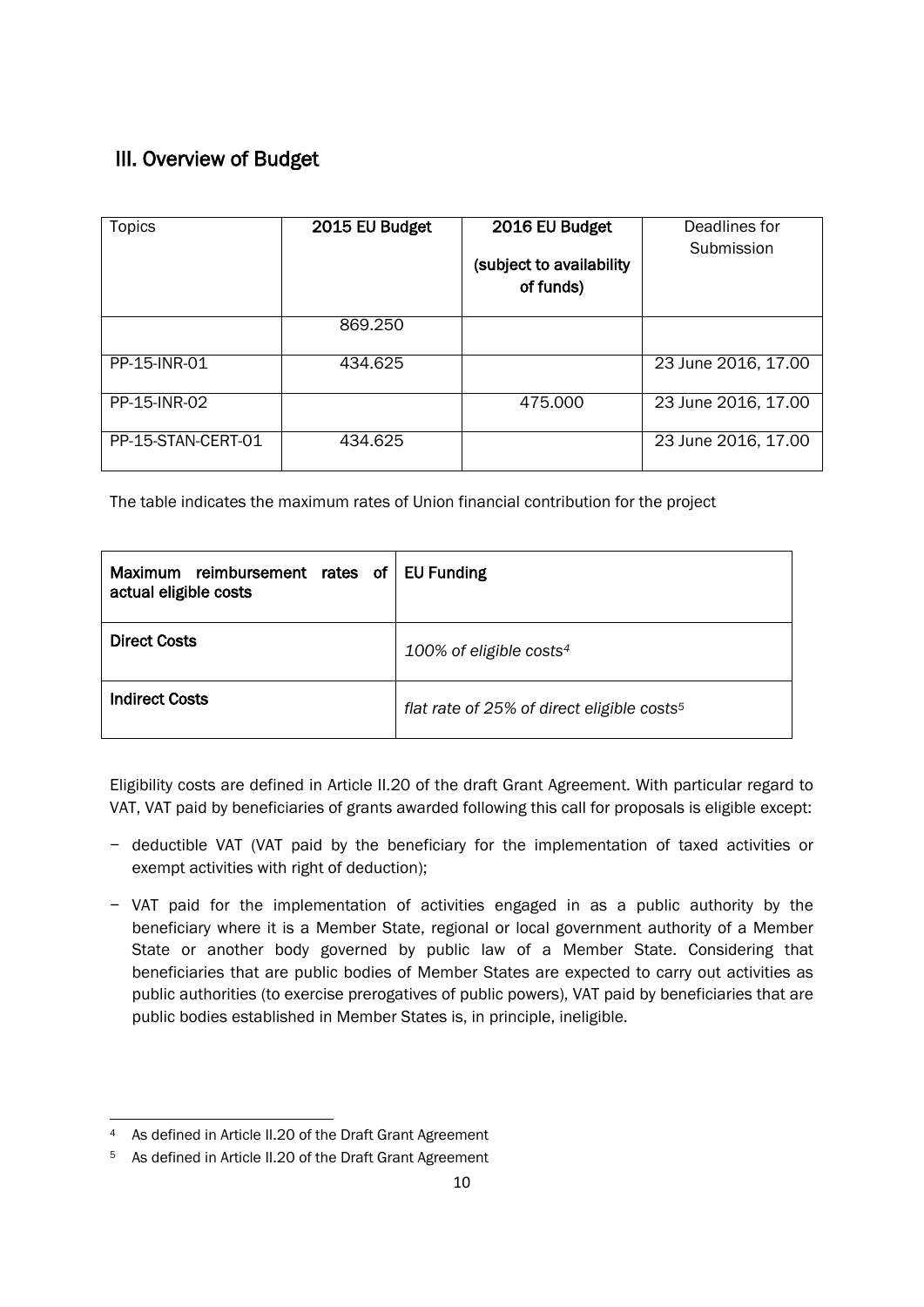The payment scheme for the present grant will be as follows, subject to the provisions of Article I.5 of the draft Grant Agreement:

*grant estimated budget can be spread as follows, up to maximum of:* 

25% as Pre-financing

- 25% as Interim payment
- 50% as final payment.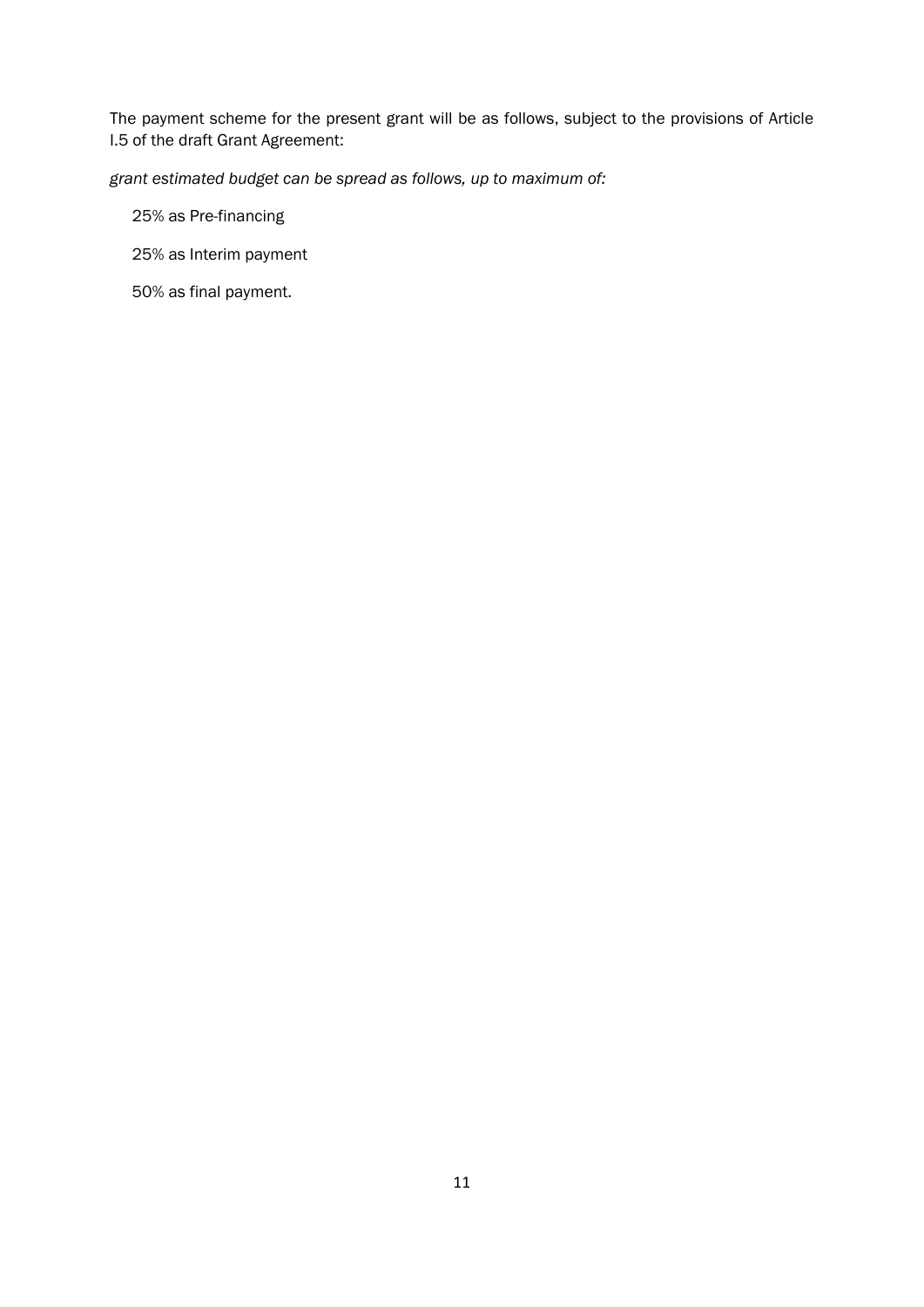# Annex 1

# Rules of Participation for the Pilot Project for Research in the field of Defence

#### 1. ACTIVITIES AND FINANCIAL SUPPORT

The Pilot Project launched in 2015 aims to test the conditions for Defence research in the EU framework and pave the way for the planned Preparatory Action on Defence Research foreseen in the Commission's 2013 Communication on the defence and security sector and the 2014 implementation roadmap.

The activities undertaken in the scope of the Pilot Project (PP) for research in the field of Defence shall be:

- a) two technological development projects in the area of defence and
- b) one research and development project linked to certification

Projects shall be invited by calls for proposals. The financial contributions to projects shall be covered by a written agreement (grant agreement).

Calls for proposals shall be published in the Official Journal of the Union.

For calls for proposals, the evaluation and negotiation procedures and the principles for IPR and grants contracts are described in sections 3, 4, 5, 6 and 7 below.

#### 2. PARTICIPATION

#### 2.1. General principles

Legal entities established in the Member States $6$  shall be eligible to participate and receive a Union financial contribution. The participants can be public authorities, industrial organisations: public and private (including SMEs), higher education institutions and research organisations.

Participants should be established in the EU. If necessary to comply with EU classified information (EUCI) requirements, they shall be able to produce a security clearance at the appropriate level obtained from their National Security Authority.

In exceptional cases and over and above the minimum number of participants, legal entities established elsewhere in the European Economic Area (EEA) may participate. Involvement from EEA countries will be subject to arrangements of a reciprocal nature with that country.

Appropriate measures shall be taken to ensure that classified information is treated in accordance with the Commission provisions on security7. In addition, participants in a consortium shall ensure that the treatment of classified information complies with the security regulations applicable.

1

<sup>6</sup> Member States means all States of EU-28.

<sup>7</sup> Commission Decision (EU, Euratom) 2015/444.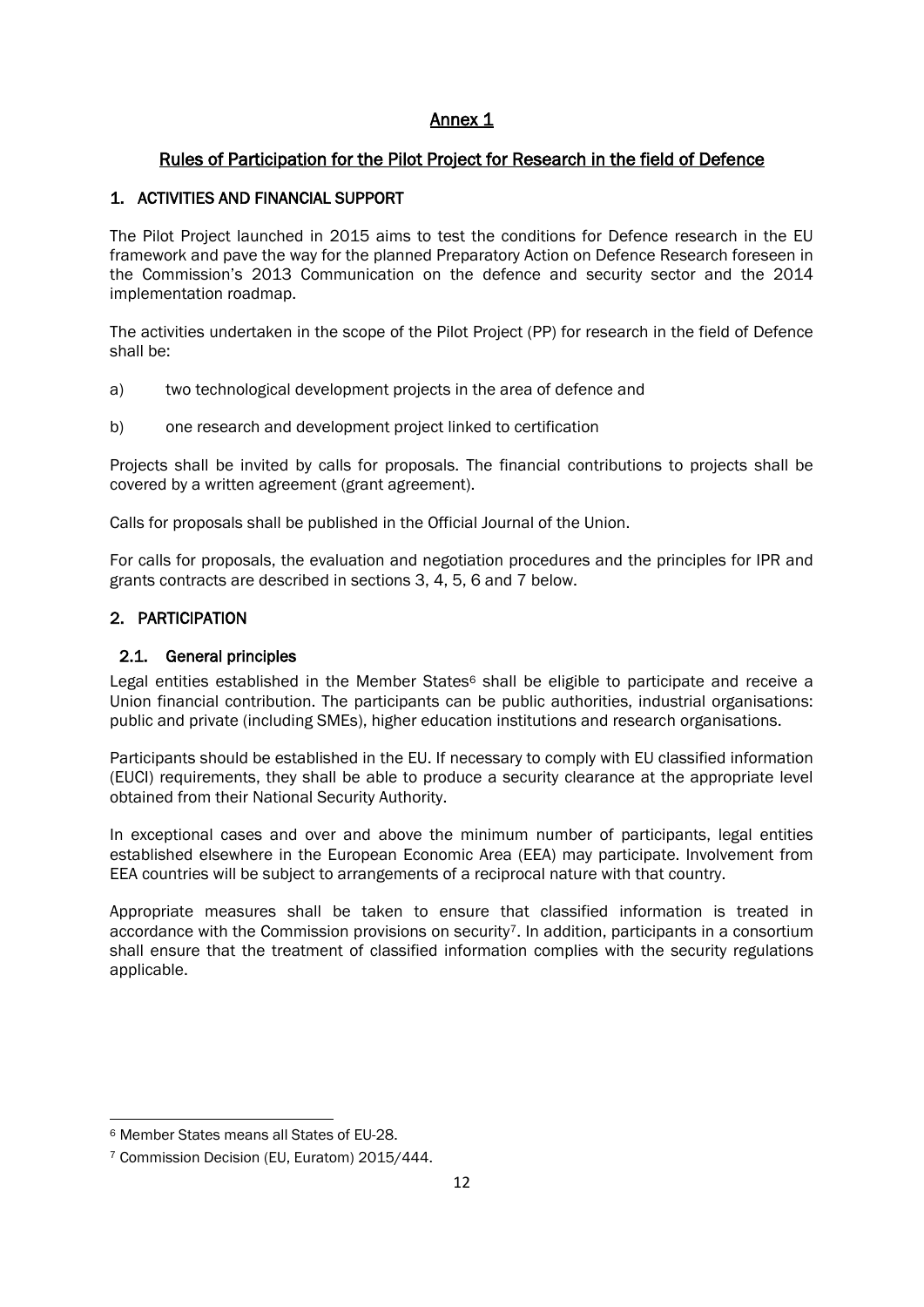#### 2.2. Minimum number of participants

Projects shall be carried out by a consortium composed of at least three independent legal entities from three different Member States<sup>8</sup>. It should be noted that collaborative working between different Member States entities, is strongly encouraged and represents one key objective of this Pilot Project.

Consortia shall be represented by a coordinator who shall ensure coordination tasks and administer the Union funding regarding its allocation between the participants.

#### 2.3. Technical competence and resources

Participants shall have the knowledge and technical competence needed to carry out the activity. As work progresses, participants shall have the resources as and when needed to carry out the activity. The resources needed to carry out the activity are understood to be human resources, infrastructure, financial resources and, if necessary, intangible property and other resources made available by a third party on the basis of a prior commitment.

#### 3. EVALUATION OF PROJECT PROPOSALS

#### 3.1. Evaluation and selection procedure

EDA is responsible for eligibility check and evaluation of proposals. The proposals for projects submitted in response to a call for proposals shall be evaluated according to the procedure described below. Classified documentation shall be treated in accordance with the applicable rules on classified documents.

#### 3.2. Eligibility check

EDA shall verify that proposals meet the following eligibility criteria:

- receipt of proposal by EDA on or before the deadline date and time established in the call;
- minimum number of participants, as referred to in the call for proposals;
- completeness of the proposal, i.e. presence of all requested administrative forms and the proposal description, see annex 2;
- possession of the necessary accreditation to handle classified information

Only proposals that fulfil the eligibility criteria shall be retained for evaluation.

#### 3.3. Evaluation criteria

Each proposal shall be assessed on the basis of the following criteria:

- relevance of the proposal to the Work Plan of the Pilot Project;
- scientific and/or technological excellence and contribution to tangible and demonstrable improvements in the field of defence;
- encouraging cooperation and building effective partnerships between (public) users, industry and research;

<sup>1</sup> <sup>8</sup> If the composition of project partners in an EEIG (European Economic Interest Group) is comparable with these conditions, the EEIG shall also be eligible.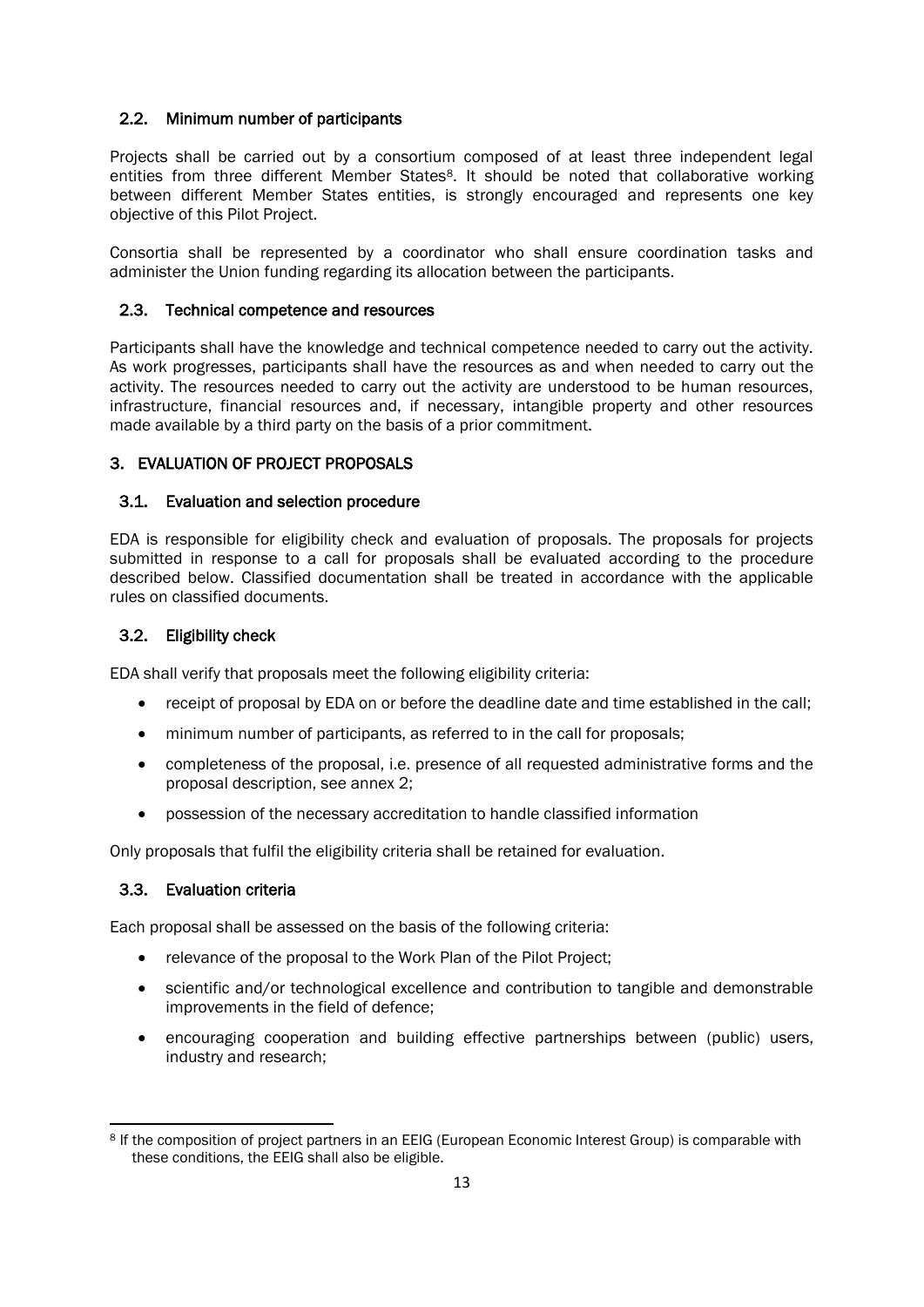ability of the consortium to carry out the project successfully and to ensure its efficient management and clear plans for the management and protection of intellectual property.

#### 3.4. Scoring, thresholds and weighting of evaluation criteria

Each evaluation criterion shall be marked on a six-point scale from 0 to 5 indicating the following:

0 - the proposal fails to address the issue under examination or cannot be judged against the criterion due to missing or incomplete information.

1 - poor; 2 - fair; 3 - good; 4 - very good; 5 - excellent.

A minimum threshold of 3 shall be set for all the criteria. Any proposal, which fails to achieve one of the threshold scores, shall be rejected. A total score shall be calculated for all the proposals, which pass all thresholds with all criteria weighted equally. A minimum threshold of 15/20 shall be set for the total score.

#### 3.5. Description of proposals' evaluation

Each proposal shall be evaluated by at least three evaluators (working independently and without any conflict of interest). They shall give marks and comments for each criterion.

Once all the evaluators to whom a proposal has been assigned have completed their individual assessment, a consensus discussion may be convened to discuss the marks awarded and agree on a consensus mark for each criterion.

A panel of evaluators shall carry out a final examination, consolidate the scores and agree on the consensus reports.

The outcome of the panel meeting is a report containing for each proposal the scores and underpinning comments for each criterion, and a list of proposals passing thresholds, if any, along with a final mark for each proposal passing the thresholds and the panel recommendations for priority order.

#### 3.6. Feed back to proposers

The coordinator of each proposal shall receive the evaluation report of his proposal. For those proposals rejected after failing an evaluation threshold, the comments may only be complete for those criteria examined up to the point when the threshold was failed.

#### 4. FINALISATION OF THE EVALUATION

#### 4.1. List of proposals to pass evaluation

EDA shall draw up a ranking list of all the proposals evaluated.

#### 4.2. Reserve list

The list of proposals to be retained for negotiation takes into account the budget available (which is set out in the call for proposals). If necessary, a number of proposals are kept in reserve to allow for the failure of negotiations, withdrawal of proposals and/or savings to be made during grant negotiation. If two proposals have the same final score, the Commission services shall take into account the Pilot Project's objectives, the compatibility of the proposals with stated Union objectives and the available budget.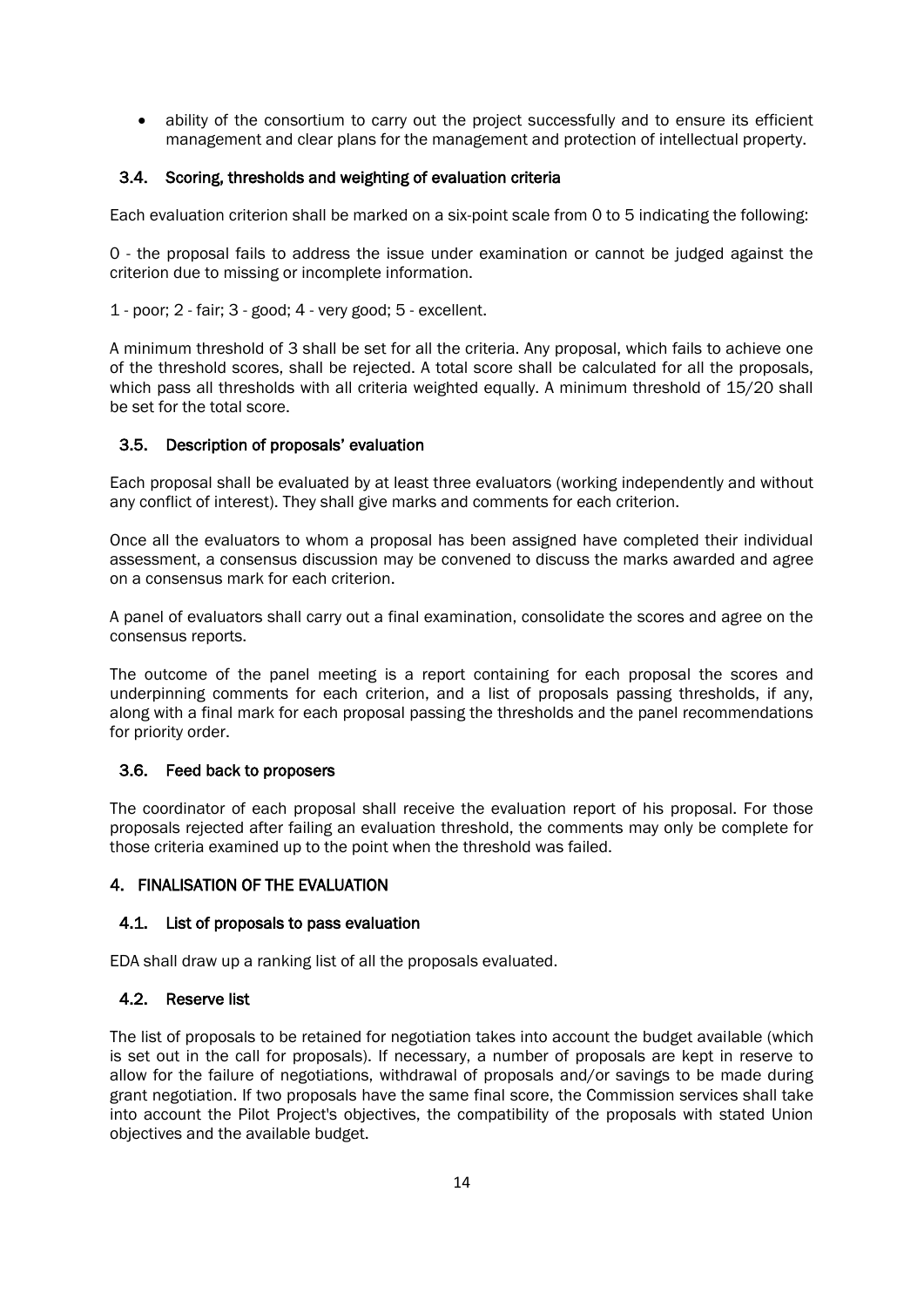The coordinators of any proposals held in reserve receive confirmation that negotiations with a view to preparing a grant may be offered, but only if funding becomes available.

When the budget for the call has been used up, any proposal remaining from the 'reserve' which could not be funded shall be rejected and the coordinators informed.

#### 4.3. Rejection decision

The proposals found to be ineligible, out of scope, failing any of the individual thresholds for evaluation criteria and those which, because they fall below a certain ranking cannot be funded for budgetary reasons shall be rejected by a decision of the EDA authorising officer.

#### 5. SELECTION PROCEDURE

Immediately following the approval of the final ranked list by the Commission services, EDA may invite to begin negotiations with the coordinators of proposals that have not been rejected and for which funding is available.

Negotiation may cover any scientific, legal or financial aspects of the proposal, based on any issue raised during the evaluation or any other issue that was taken into consideration at the ranking stage.

Future contractors must be in compliance with the Regulation (EU, Euratom) 966/2012 In addition, any potential contractor subject to a conflict of interest or having been found guilty of misrepresentation in supplying the information required as a condition for participation in the contract or failing to supply such information shall be excluded from participation in any future grant contract.

If it proves impossible to reach agreement with proposers within 30 working days at maximum, EDA may impose that negotiations on grant preparation be terminated and the proposal rejected.

If negotiations are successful, grant agreements shall be awarded.

#### 6. REPORTS AND AUDIT

The projects shall regularly report to EDA in order to allow proper monitoring. EDA in turn shall report to the Commission services as established.

In performing monitoring of activities, EDA may be assisted by independent experts (appropriately cleared if necessary). EDA, the Commission, or any representative authorised by them, shall have the right to carry out scientific, technological and financial audits on the participants, in order to ensure that the activities are being or have been performed under the conditions claimed and in accordance with the terms of the grant.

#### 7. CONTRACT AND INTELLECTUAL PROPERTY RIGHTS

#### 7.1. General principles

The grant agreement for projects shall follow Title VI of the Regulation (EU, Euratom) 966/2012. The grant agreement shall be signed by EDA's authorising officer and the consortium coordinator representing all participants of the consortium,or all of them.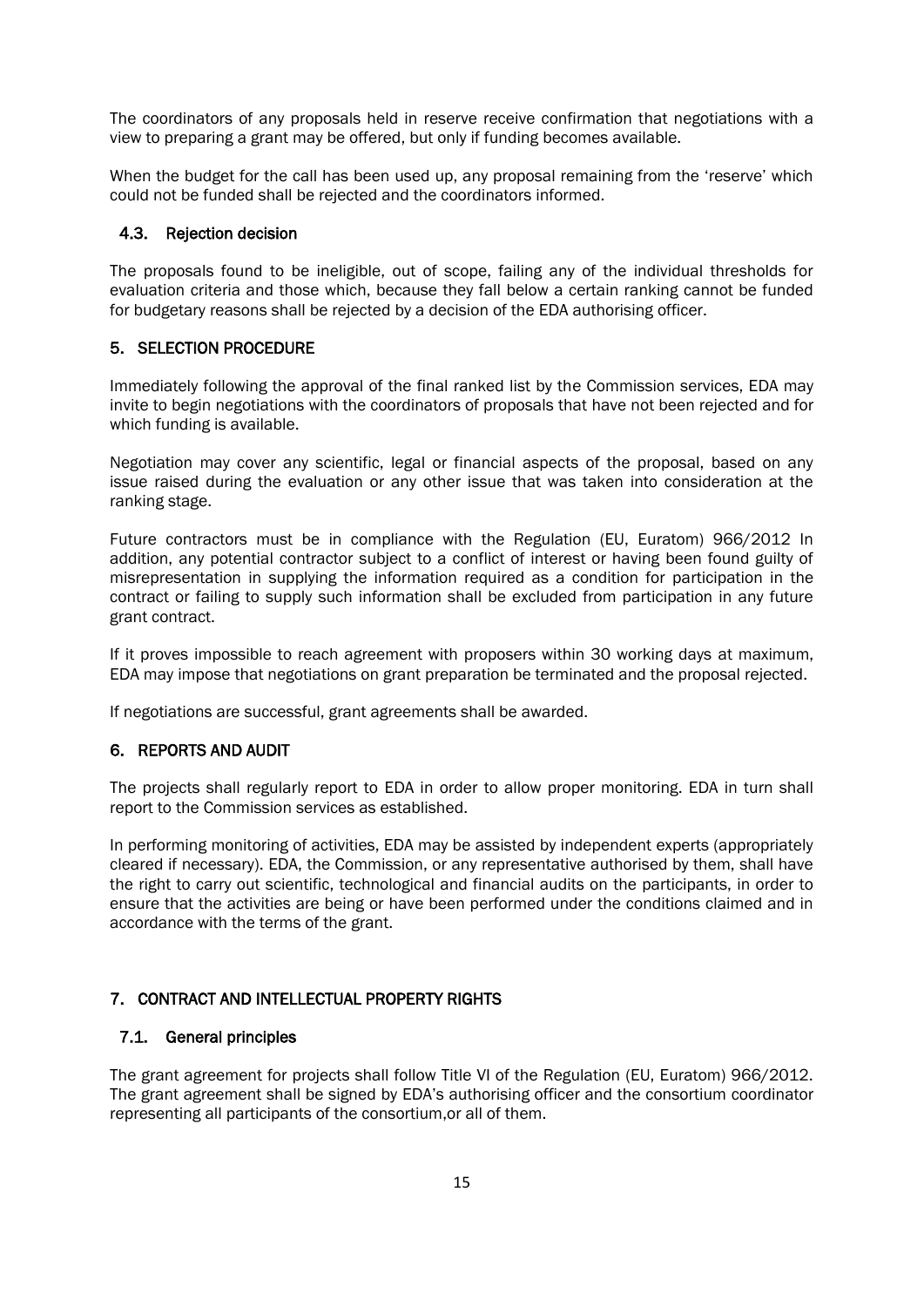Depending on the type of project, innovative research or certification, varying degrees of special clauses may be added during grant agreement negotiations concerning ownership of knowledge, protection of knowledge, use and confidentiality, and access rights in order to test the specificities that may arise in the activities of this Pilot Project.

#### 7.2. Union financial contribution

The Union financial contribution shall take the form of a grant to the budget, calculated as a percentage of the budget established by the participants to carry out the project. The expenses needed to implement the project or the supporting activity shall be certified by an external auditor or, in the case of public bodies, a competent public officer.

Eligible expenses must meet the following conditions:

- 1. They must be actual, economic and necessary for the implementation of the project or supporting activity;
- 2. They must be determined in accordance with the usual accounting principles of the individual participant;
- 3. They must be recorded in the accounts of the participants or, in the case of the resources of third parties in the corresponding financial documents of those third parties;
- 4. They shall be exclusive of indirect taxes, duties and interest and may not give rise to profit.

#### 7.3 Intellectual property rights

Regarding the IPR arrangements of the projects a case by case approach shall be adopted with negotiations with the participants taking place before the award.

As a general framework for the IPR arrangement:

Funding shall take place through Grants. The results<sup>9</sup> shall be owned by the beneficiaries. The beneficiaries shall identify the background<sup>10</sup> for their action in any manner in a written agreement.

A member of the consortium shall enjoy access rights<sup>11</sup> to the results and the background of another member of the consortium if this is needed by the former to exploit its own results. Subject to agreement, such access shall be granted under fair and reasonable conditions12.

**<sup>.</sup>** <sup>9</sup> "Results" means any tangible or intangible output of the action, such as data, knowledge or information, that is generated in the action, whatever its form or nature, whether or not it can be protected, as well as any rights attached to it, including intellectual property rights

<sup>10</sup> "Background" means any data, know-how or information whatever its form or nature, tangible or intangible, including any rights such as intellectual property rights, which is: (i) held by participants prior to their accession to the action and (ii) needed for carrying out the action or for exploiting the results of the action.

<sup>11</sup> "Access rights" means rights to use results or background under the terms and conditions laid down in accordance with these rules.

<sup>12 &</sup>quot;Fair and reasonable conditions' means appropriate conditions, including possible financial terms or royalty- free conditions, taking into account the specific circumstances of the request for access, for example the actual or potential value of the results or background to which access is requested and/or the scope, duration or other characteristics of the exploitation envisaged;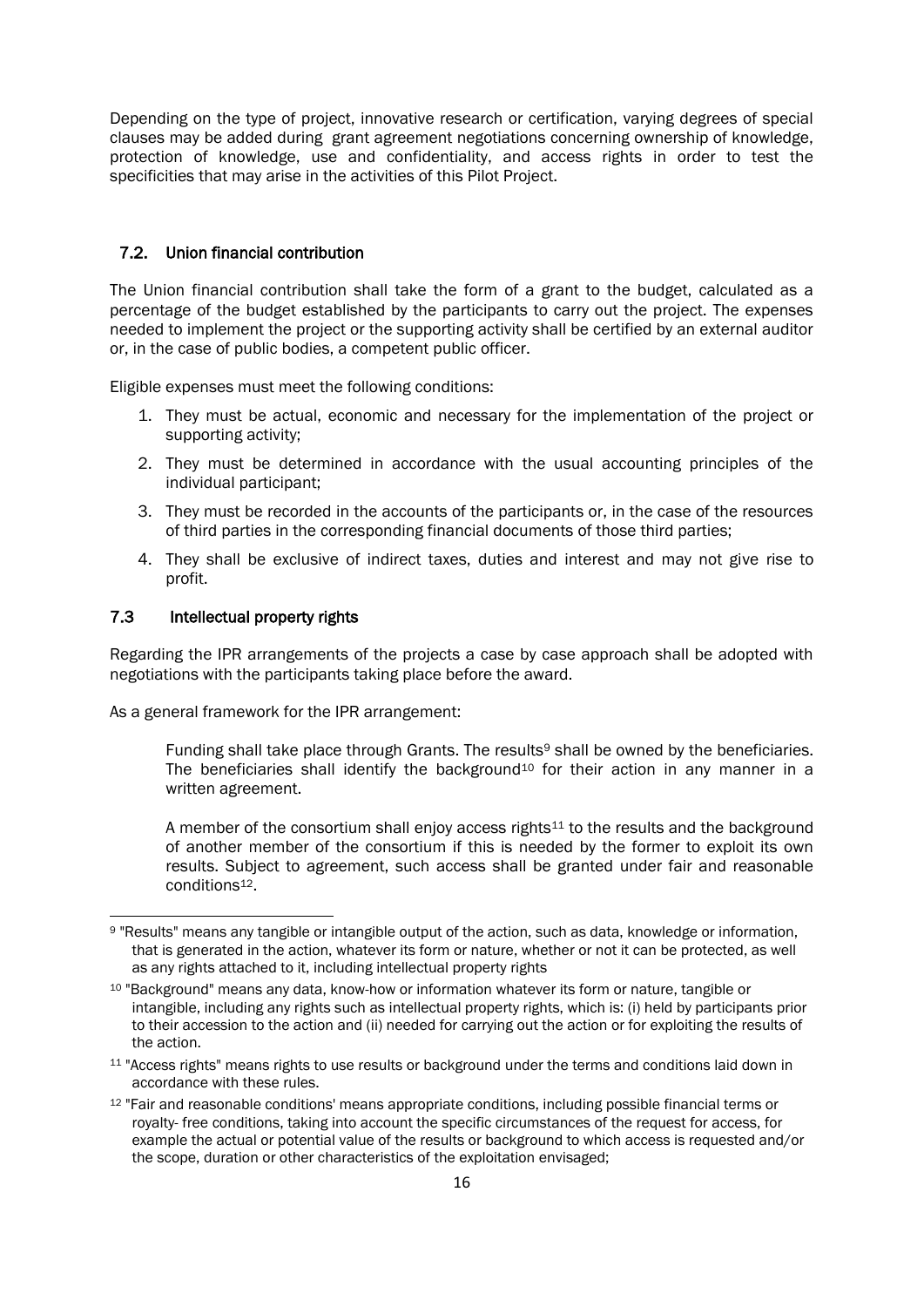The Union (including its institutions and agencies) and the Member States shall enjoy royalty-free access rights to results funded by the Union for the purpose of the development of their policies and programmes. Access rights to the results shall be limited to non-commercial and non-competitive use.

With regard to results generated through Union funding, the Commission may object to transfers of ownership or to grants of a license or sub-license to another entity registered or based outside the EU Member States, if it considers that such action is inconsistent with the interests of the Union or security considerations. In such cases, the transfer or licensing shall not take place unless the Commission is satisfied that appropriate safeguards will be put in place. The Commission is to be notified in advance of any such transfer or licensing.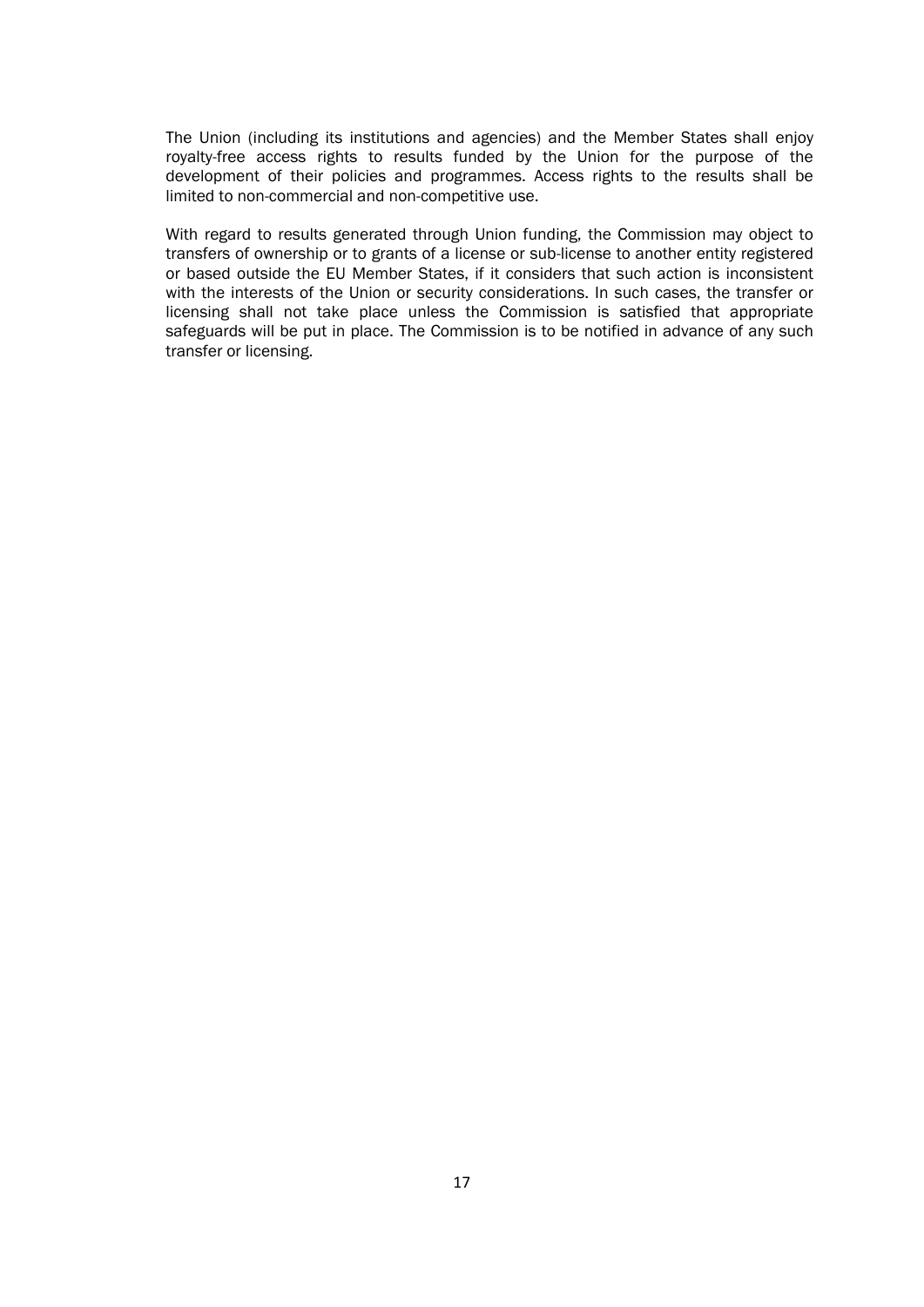# Annex 2

# Requirements for participation to the Call

#### 1.1 Exclusion Criteria

Applicants must provide documents certifying that they are not in any of the situations listed below:

- i. they are bankrupt or being wound up, are having their affairs administered by the courts, have entered into an arrangement with creditors, have suspended business activities, are the subject of proceedings concerning those matters, or are in any analogous situation arising from a similar procedure provided for in national legislation or regulations;
- ii. they or persons having powers of representation, decision-making or control over them have been convicted of an offence concerning their professional conduct by a judgment of a competent authority of a Member State which has the force of *res judicata*;
- iii. they have been guilty of grave professional misconduct proven by any means which the contracting authority can justify including by decisions of the EIB and international organisations;
- iv. they are not in compliance with their obligations relating to the payment of social security contributions or the payment of taxes in accordance with the legal provisions of the country in which they are established or with those of the country of the contracting authority or those of the country where the contract is to be performed;
- v. they or persons having powers of representation, decision-making or control over them have been the subject of a judgment which has the force of res judicata for fraud, corruption, involvement in a criminal organisation, money laundering or any other illegal activity, where such illegal activity is detrimental to the Union's financial interests;
- vi. they are subject to a financial or administrative penalty referred to in Article 109(1) of the EU Financial Regulation;<sup>13</sup>
- vii. they are subject to a conflict of interests;
- viii. they are guilty of misrepresenting the information required by the contracting authority as a condition of participation in the procurement procedure or have failed to supply that information. Proposals failing to meet the above criteria will not be further evaluated. These same exclusion criteria apply to affiliated entities. Applicants and their affiliated entities, if applicable, must certify that they are not in one of the situations listed above

**<sup>.</sup>** <sup>13</sup> Regulation (EU, Euratom) No 966/2012 of the European Parliament and of the Council of 25 October 2012 on the financial rules applicable to the general budget of the Union and repealing Council Regulation (EC, Euratom) No 1605/2002 (OJ L 298, 26.10.2012, p. 1)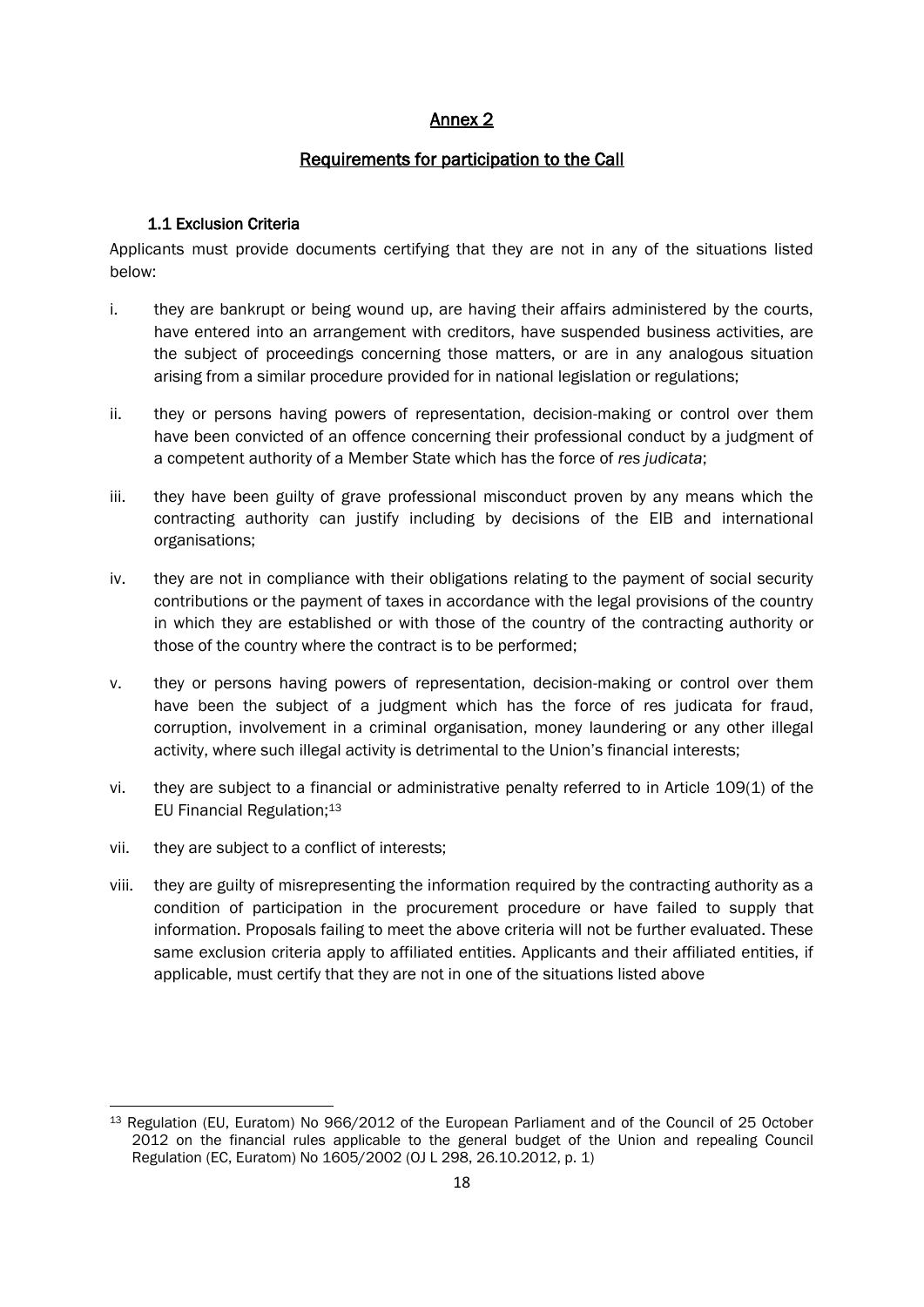#### 1.2 Selection Criteria – Financial Capacity

Applicants must have stable and sufficient sources of funding to maintain their activity throughout the period during which the action is being carried out and to participate in its funding. Applicants' financial capacity will be assessed on the basis of the following supporting documents to be submitted with the application:

- the profit and loss account, the balance sheet for the last financial year for which the accounts were closed, which may be audited;
- for newly created entities, a letter of support obtained from a third party.

The requirement for applicants to demonstrate their financial capacity does not apply to Member States, public bodies established in the EU/EEA countries, international organisations, European Economic Interest Groupings (EEIG)11 which are 50% owned by public body(ies), and affiliated entities unless the applicant relies fully on them for implementing the action.

#### 1.3 Selection Criteria – Operational Capacity

Applicants must have the operational and technical competencies and capacities required to complete the proposed activities for which the grant is awarded. They must provide the appropriate documents attesting to that capacity (e.g. organisation activity reports, proof of experience in carrying out equivalent actions in related fields).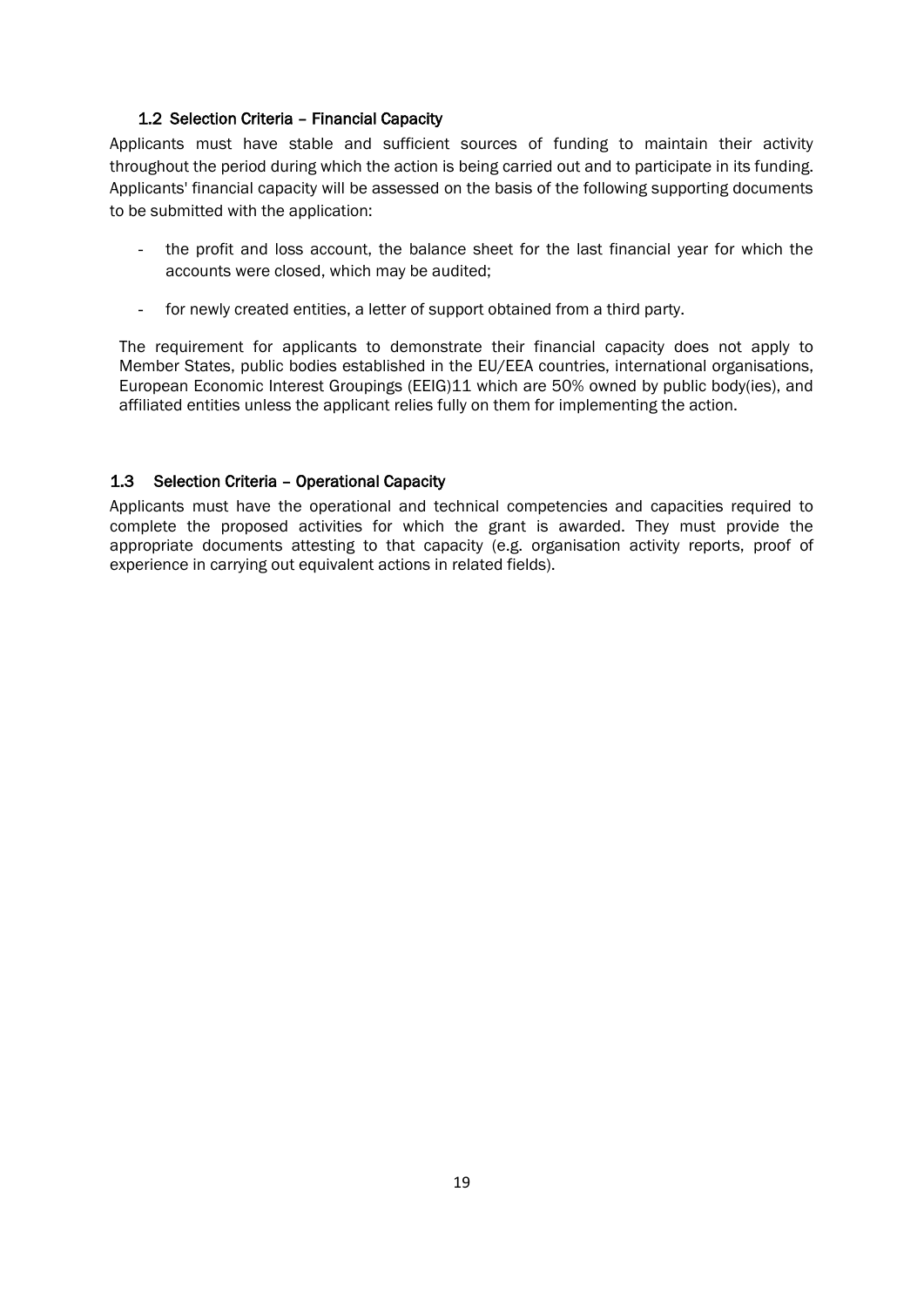# Annex 3

# Procedure for submission to the Call

Applicants are requested to carefully read all call-related documents. Proposals must be submitted using the application forms in the annex which are also available at:

<http://www.eda.europa.eu/procurement-gateway>

Proposals must be signed by the consortium leader or its duly authorized representative and must be perfectly legible so that there can be no doubt as to words and figures.

Applicants are strongly encouraged to submit their applications in English.

Submission of a proposal implies acceptance of all the terms and conditions set out in the present call for proposals and draft grant agreement and, where appropriate, waiver of the applicant's own general or specific terms and conditions.

This call for proposal is in no way binding on EDA to award a grant. The Agency's contractual obligation commences only upon signature of the grant agreement with the successful selected applicant. Up to the point of signature, EDA may either abandon the call for procedure or cancel the award procedure, without the candidates being entitled to claim any compensation.

All costs incurred in preparing and submitting proposal are borne by the candidate and cannot be reimbursed.

#### FINAL DEADLINE AND ADDRESS FOR SUBMISSION OF PROPOSALS

The final deadline for submission of proposals is the 23 June 2016, 17.00 CET.

| Date of publication of call for proposal      | <b>March 2016</b>      |
|-----------------------------------------------|------------------------|
| Deadline for the submission of proposals      | 23 June 2016, 17.00CET |
| Evaluation of Proposals                       | July 2016 indicative   |
| Consultation of the Commission and as-if      | Sept 2016 indicative   |
| <b>Member States' Committee</b>               |                        |
| Adoption of the award decision                | Sept 2016 indicative   |
| Preparation and signature of grant agreements | Oct/Nov2016 indicative |

You can submit your proposal:

- either by registered post or by courier service to the below address (the post office stamp or the date of the deposit slip from the courier service will be considered as proof of the date of submission). In this case, you are requested to send a message to EDA's dedicated e-mail address (grant@eda.europa.eu) indicating the fact that you have submitted a proposal. Proposal sent after the final deadline will automatically be rejected.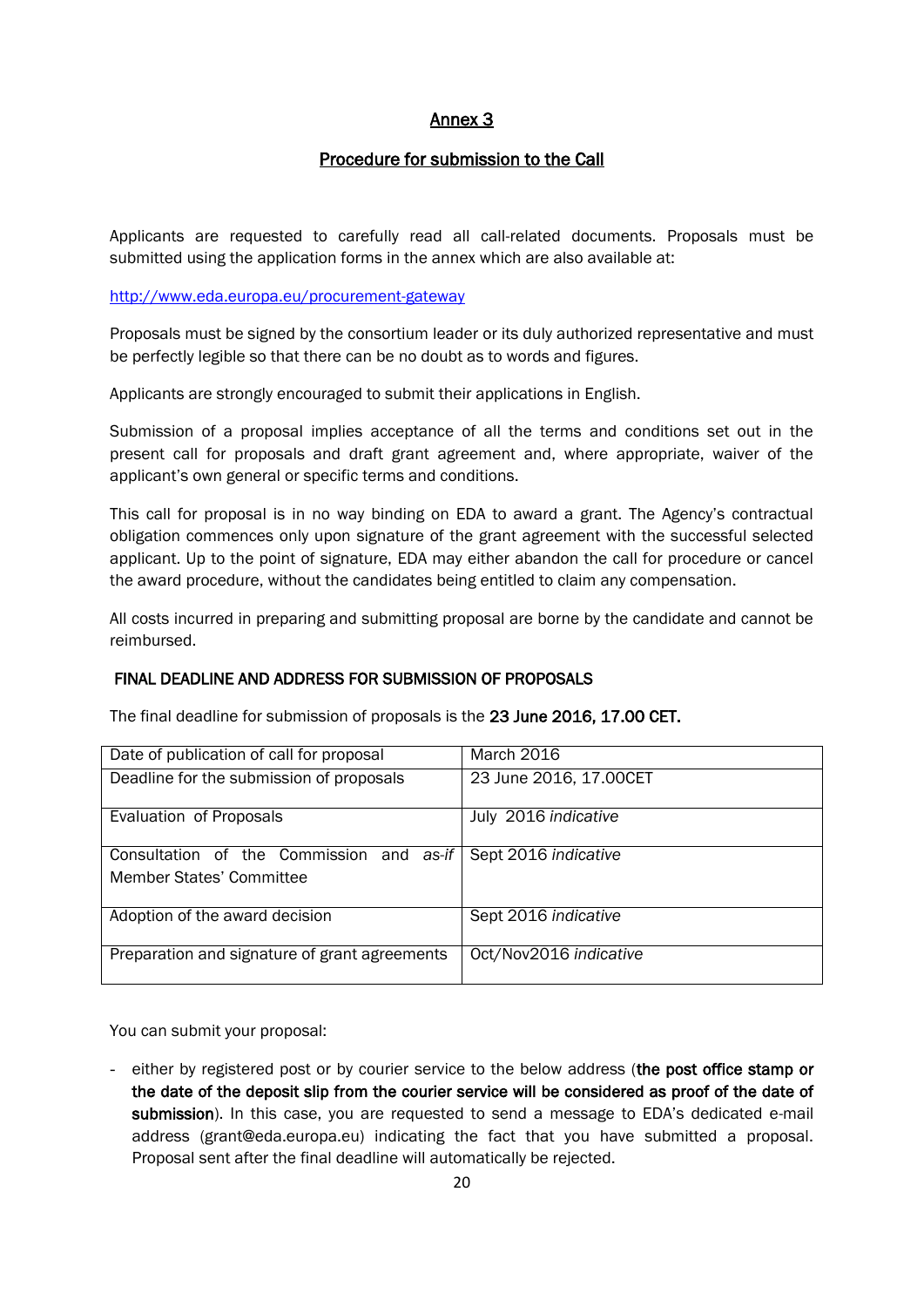- or by hand to the below address, not later than 17h00 (Brussels local time). Any proposal hand delivered after the final deadline will automatically be rejected.

The proposal must be sent to the following postal address:

European Defence Agency - EDA Procurement & Contract Unit PP-15-INR-01, PP-15-INR-02 and/or PP-15-STAN-CERT-01<sup>14</sup> Rue des Drapiers 17-23 B – 1050 Brussels Belgium

#### HOW TO SUBMIT THE PROPOSALS

Your proposal must be submitted using the double envelope system. The outer envelope should bear the above address and reference of the Call;

The inner envelope is to be sealed with adhesive tape, signed across the seal and carry the following information:

- the reference number of the Call PP-15-INR-01 and/or PP-15-INR-02 and/or PP-15-STAN-CERT-01
- the name of the applicant;
- the indication: "Proposal Not to be opened by postal and/or security services'

Proposal must be complete and must include the completed Application form (including all annexes) in 1 original paper version and 1 electronic (CD/USB) containing the complete set of documents as submitted on paper. This electronic version must be identical to the paper version.

In case of any discrepancies between the electronic and original paper version, the latter will prevail. All documents presented by the applicant become the property of EDA and are deemed confidential.

Further information or clarifications on this call for proposals will be published on the call page at the following link: [http://www.eda.europa.eu/procurement-gateway.](http://www.eda.europa.eu/procurement-gateway)

#### Contacts between EDA and applicants

**.** 

Contacts between EDA and applicants are prohibited throughout the procedure save in exceptional circumstances and under the following conditions only:

#### Before the final date for submission of proposals:

\* At the request of the applicants, EDA may provide additional information solely for the purpose of clarifying the nature of the Grant agreement.

 $14$  Applicants must indicate the grant proposals for which they are submitting a proposal. In case applicants submit a proposal for both, proposals are to be sent separately as distinct proposals.